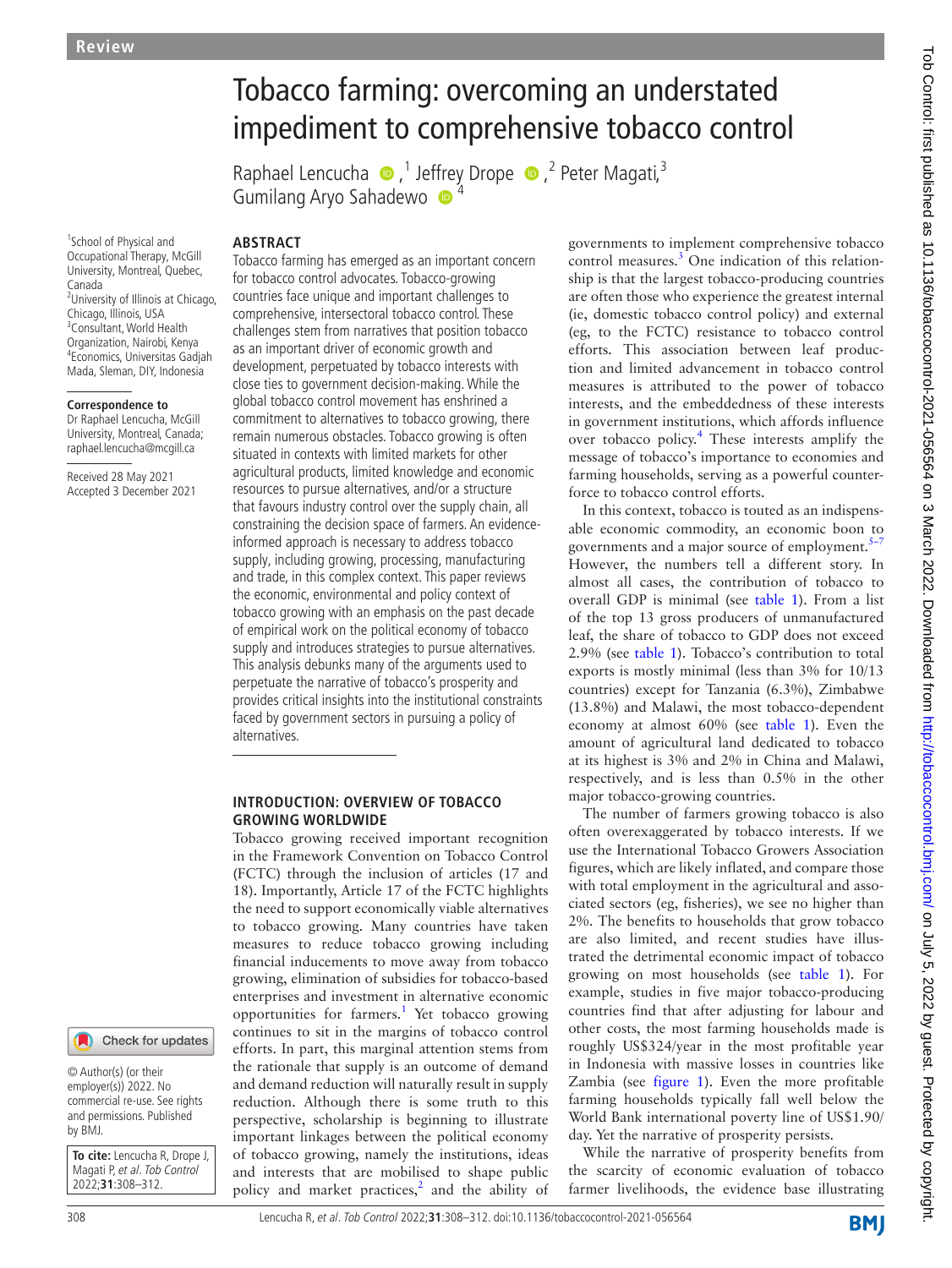<span id="page-1-0"></span>

|  |  |  | Table 1 Country-level data of tobacco production for the top tobacco-producing countries in the world* |
|--|--|--|--------------------------------------------------------------------------------------------------------|
|--|--|--|--------------------------------------------------------------------------------------------------------|

| Country       | The share of<br>tobacco farming<br>to GDP in 2018<br>(%) | Numbers of<br>tobacco farmers<br>by country | <b>Share of tobacco</b><br>farmers to total<br>employment in<br>agriculture sector (%) | <b>Share of tobacco</b><br>farmers to overall<br>employment (%) | Share of tobacco exports<br>to total commodity<br>export in 2018 (%) | Share of tobacco<br>exports to overall<br>exports in 2018<br>(%) | Share of agricultural<br>land for tobacco<br>farming in $2014$ (%) |
|---------------|----------------------------------------------------------|---------------------------------------------|----------------------------------------------------------------------------------------|-----------------------------------------------------------------|----------------------------------------------------------------------|------------------------------------------------------------------|--------------------------------------------------------------------|
| China         | 0.067480                                                 | 5497000 (2017)                              | 1.9262394                                                                              | 0.7127087                                                       | 0.0564555                                                            | 0.0539464                                                        | 3.57                                                               |
| India         | 0.037924                                                 | 348 806 (2020)                              | 0.1353900                                                                              | 0.0744266                                                       | 0.3136025                                                            | 0.3078659                                                        | 0.24                                                               |
| <b>Brazil</b> | 0.073748                                                 | 160200 (2020)                               | 0.7302897                                                                              | 0.1692893                                                       | 0.8351883                                                            | 0.8214403                                                        | 0.15                                                               |
| Zimbabwe      | 2.881452                                                 | 122323 (2020)                               | 2.4862904                                                                              | 1.8300320                                                       | 15.3586822                                                           | 13.8091314                                                       | 0.49                                                               |
| <b>USA</b>    | 0.005314                                                 | 6150 (2020)                                 | 0.0378173                                                                              | 0.0038069                                                       | 0.1077477                                                            | 0.1157419                                                        | 0.04                                                               |
| Indonesia     | 0.025456                                                 | 527688 (2017)                               | 1.0117532                                                                              | 0.4248894                                                       | 0.4017758                                                            | 0.4022222                                                        | 0.37                                                               |
| Zambia        | 1.250362                                                 | 17637 (2020)                                | 0.3775204                                                                              | 0.2709508                                                       | 2.0192082                                                            | 1.5741121                                                        | 0.28                                                               |
| Bangladesh    | 0.030106                                                 | 100000 (2017)                               | 0.3119531                                                                              | 0.1550109                                                       | 0.3457389                                                            | 0.2576211                                                        | 0.55                                                               |
| Tanzania      | 0.006931                                                 | 60005 (2018)                                | 0.3016069                                                                              | 0.2327625                                                       | 9.6420765                                                            | 6.2570922                                                        | 0.22                                                               |
| Argentina     | 0.041801                                                 | 21 389 (2019)                               | 0.6571323                                                                              | 0.1140339                                                       | 0.6106504                                                            | 0.6136438                                                        | 0.04                                                               |
| Kenya         | 0.023098                                                 | 36000 (2019)                                | 0.2112974                                                                              | 0.1557356                                                       | 2.5454545                                                            | 2.3123123                                                        | 0.04                                                               |
| Malawi        | 0.201952                                                 | 50816 (2020)                                | 1.0161168                                                                              | 0.6692127                                                       | 69.3137976                                                           | 58.9067308                                                       | 2.14                                                               |
| Mozambique    | 0.399495                                                 | 137042 (2017)                               | 1.5167903                                                                              | 1.1456254                                                       | 5.2399423                                                            | 3.1689756                                                        | 0.15                                                               |

\*Data sources: tobacco raw production value data from Food and Agriculture Organization (<http://www.fao.org/faostat/en/#data/QV2>). Tobacco farmer data from the database of various sources (eg, COMESA) at the International Tobacco Growers Association (an active opponent to tobacco control with direct ties with industry) [\(https://atlas.tobaccoleaf.org/\)](https://atlas.tobaccoleaf.org/) and tobacco farmer data for Kenya from Tobacco Tactics ([https://tobaccotactics.org\)](https://tobaccotactics.org3). Sectoral employment data for elementary occupations and skilled agricultural, fishery and forestry workers and overall country level employment data from International Labour Organization [\(https://www.ilo.org/shinyapps/bulkexplorer35/?lang=en&segment=indicator&id=EMP\\_2EMP\\_SEX\\_OCU\\_NB\\_A4](https://www.ilo.org/shinyapps/bulkexplorer35/?lang=en&segment=indicator&id=EMP_2EMP_SEX_OCU_NB_A4)). Export data of commodities from Total Trend Economy [\(https://trendeconomy.com/data/commodity\\_h2/TOTAL\)](https://trendeconomy.com/data/commodity_h2/TOTAL) and Bangladesh commodity export data from Bangladesh Bank [\(https://www.bb.org.bd/econdata/](https://www.bb.org.bd/econdata/export/exp_rcpt_comodity.php5) [export/exp\\_rcpt\\_comodity.php](https://www.bb.org.bd/econdata/export/exp_rcpt_comodity.php5)). Tobacco export data and total export data from The Observatory of Economic Complexity ([https://oec.world/en\)](https://oec.world/en) that uses source data from CEPII French Economic Research Center and country-level data.<sup>[6](#page-4-8)</sup> The share of agriculture land from Tobacco Atlas (6th edition) [\(https://tobaccoatlas.org/\)](https://tobaccoatlas.org/).

the social, environmental and health harms of tobacco growing is extensive. Deforestation, child labour and a multitude of health hazards have been associated with tobacco growing across countries and regions.<sup>[8](#page-4-5)</sup> The crude disregard of these problems in efforts to promote tobacco as an economic commodity demonstrates how embedded the narrative of prosperity has become in policy spheres. With the increase in evidence of the precariousness of tobacco growing as a viable and sustainable economic commodity, we are seeing shifts away from tobacco by farmers and in the development plans of many tobacco-growing coun-tries.<sup>[9 10](#page-4-6)</sup> While the crop itself is a major problem for growers and tobacco control proponents, the ability to shift to other crops or economic activities is hindered by numerous factors. We present these factors later in this discussion. Our aim here is to review the economic, environmental and policy context of tobacco growing with an emphasis on the past decade of empirical work on the political economy of tobacco supply and introduce strategies for governments and tobacco control actors to support alternatives.



<span id="page-1-1"></span>**Figure 1** Average profits and losses for individual tobacco farming households in USD. \*Indonesia data include tobacco and non-tobacco farming profits.

# **WHY DO GOVERNMENTS SUPPORT TOBACCO? INSTITUTIONAL LEGACIES AND ECONOMIC NARRATIVES**

Widespread tobacco consumption started to take hold in the early 1800s and tobacco continued to gain prominence as a lucrative commodity into the mid-1900s. Large-scale commercial production followed this trajectory. The 'globalisation' of tobacco growing was mobilised by the European powers in many of the colonies. For example, the British empire sought to supplant its reliance on the USA for tobacco by commandeering and allocating large swaths of fertile land in sub-Saharan Africa for tobacco growing.<sup>[11](#page-4-7)</sup> It was in the late 1800s when support for tobacco growing began to be institutionalised and systematised in many of these countries.<sup>6 11</sup> Scholars have illustrated how these institutional legacies perpetuate support for tobacco growing to this day. For example, in Malawi, the prominence of tobacco has been maintained by formal and informal arrangements between companies and government agencies that keep leaf prices low and ensure maximum benefits to tobacco companies.<sup>6</sup> These institutional arrangements, including longstanding tobacco governing boards with tobacco industry representation, and agricultural research agencies with mandates to improve the quality and quantity of tobacco being produced, serve to perpetuate both material support for tobacco growing and a normative environment that unquestioningly views tobacco as an important economic commodity.<sup>5</sup>

While the institutional entrenchment of tobacco is longstanding, there has been a recent expansion of production, especially a massive increase in small holder farming, in lowand middle-income countries (LMICs), with a reduction in high-income countries  $(HICs).<sup>12</sup>$  The shift to LMICs is mainly driven by companies seeking lower production costs, with many countries welcoming these new investments. In Africa alone, more than 20 countries grow tobacco on a commercial scale, with most government officials believing that increased tobacco growing is essential for their economic success.<sup>7 13</sup> With agriculture contributing a significant percentage of GDP in many LMICs, cash crops continue to be seen as key drivers of development and employment.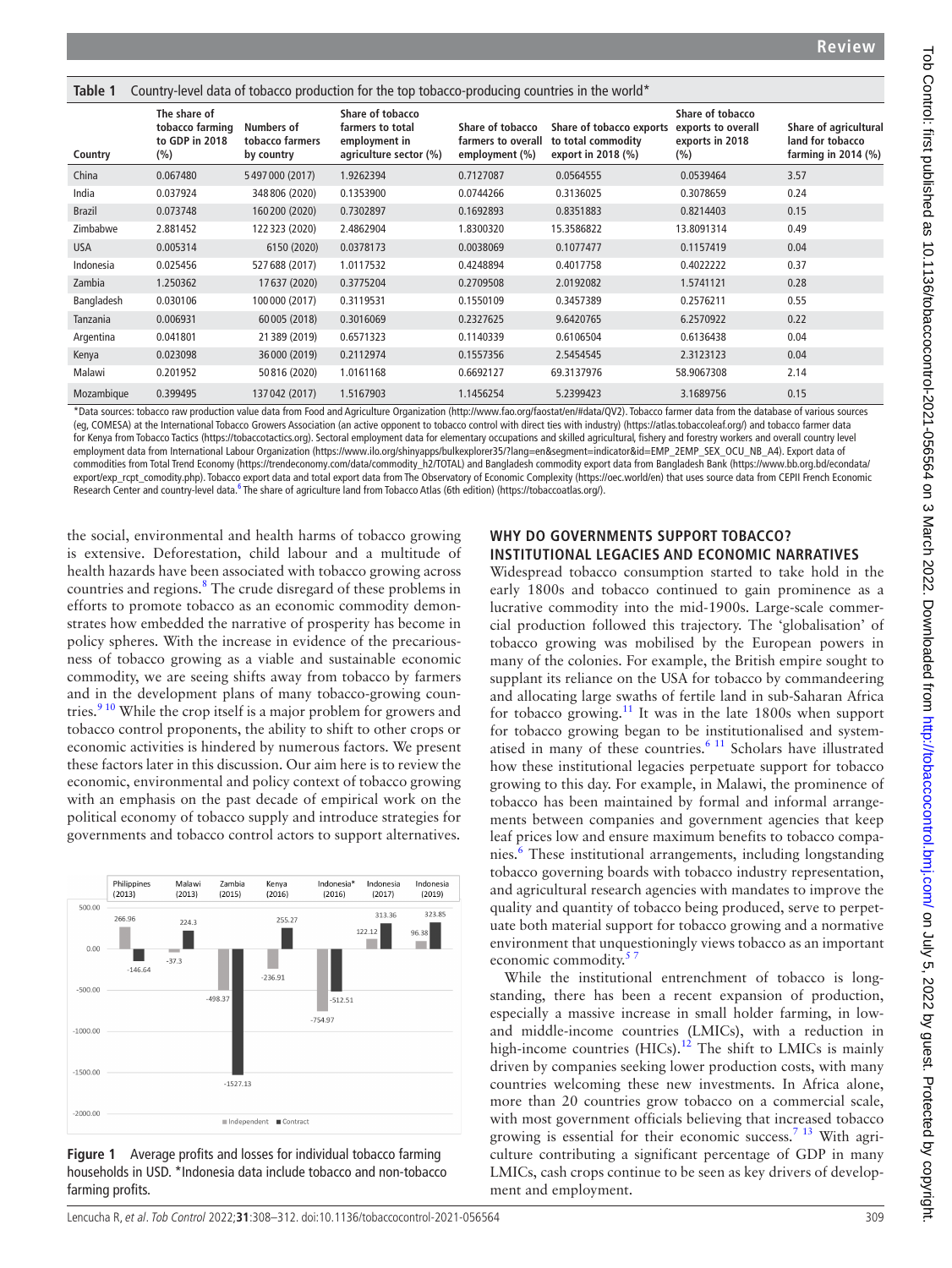#### **WHY ARE FARMERS ATTRACTED TO TOBACCO?**

Studies in tobacco-growing countries suggest that a robust supply chain is one of the main reasons why farmers grow tobacco, along with the perceived economic viability and access to markets.<sup>14–1</sup> However, evidence actually suggests that tobacco farmers have a relatively weak bargaining position in the supply chain. Across tobacco-growing countries, the tobacco supply chain comprises a limited number of buyers—for example, tobacco industry warehouses or middlemen—and relatively large numbers of farmers acting as price takers.<sup>[17](#page-4-12)</sup>

Another dynamic in the tobacco supply chain is the increasing use of contract farming. A high proportion of tobacco farmers in tobacco-growing LMICs engage in contract farming with tobacco leaf companies. This dynamic means that government is further removed from tobacco farmers leaving total control of the supply chain to industry. For example, in Kenya, governments do not invest resources towards research on tobacco farming, leaving information on tobacco growing to the industry, who usually provide information that suits their narrative.<sup>[16 17](#page-4-13)</sup> The contract arrangements allow farmers to take essential inputs such as seeds, fertilisers and pesticides on loan to be paid back on selling their leaf to the lender.<sup>18–20</sup> Studies find that contract tobacco farmers pay higher prices for inputs.<sup>[21](#page-4-15)</sup> Because of poor access to affordable transportation, tobacco farmers who live far from economic centres are more likely to engage in contract farming to ensure transportation of their leaf to the market. $^{22}$  $^{22}$  $^{22}$ From the perspective of tobacco companies, contract farming induces farms to produce higher quality leaf while maximising the companies' profitability. The evidence demonstrates that profitability dominates the dynamic and is typically comes at the expense of farmers through the companies' near total control of the supply chain.<sup>[12 21 23 24](#page-4-9)</sup>

Contract tobacco farmers must sell their leaf to these leafbuying companies. These companies set the grade and price for the leaf, consistently resulting in low prices of tobacco leaf and unfair grading.<sup>16 17 20</sup> Tobacco farmers must accept the unfavourable grade and price to avoid the risk of rejection by leaf buyers since they legally have little recourse to sell elsewhere. Unsurprisingly, evidence across countries shows that contract farmers are consistently dissatisfied with the price. Contract farming also induces a cycle of debt among many farmers as they are obligated to pay off their losses by contracting in the subsequent season with the same contracting leaf buyer, an arrangement that is challenging for farmers to exit.<sup>25</sup> In the end, contract farming is designed perniciously with the buyer as the beneficiary at the direct expense of the sellers.

#### **BURDEN ON TOBACCO-GROWING HOUSEHOLDS**

Tobacco is also costly to grow for households. Studies consistently show proportionally higher costs of agricultural inputs for tobacco crops compared with non-tobacco crops grown in the same geographical areas in the same season.<sup>19 26</sup>  $27$  In addition to physical inputs, because tobacco farming is more labour intensive than most crops, tobacco farmers spend more on hired labour costs for tobacco crops than for non-tobacco crops.<sup>[17](#page-4-12)</sup> This situation frequently leads farmers to underestimate the cost of labour and inputs. The result is that farmers overestimate their profits, which partially explains why they think tobacco is lucrative.

Tobacco farmers also tend to overestimate their profits because they fail to account for costs of household labour. Households' labour poses significant opportunity costs because household labour could have undertaken on-farm and/or off-farm economic endeavours that would bring income to households.<sup>24 26</sup> <sup>28</sup> In the

case of Indonesia, Kenya and Zambia, household labour costs were higher than hired labour costs for both tobacco and nontobacco farming. Household labour costs were also significantly higher for tobacco farming than non-tobacco farming. A recent study in Malawi, Kenya and Zambia finds that knowledge likely matters: more educated farmers are more able to estimate labour costs and therefore determine that tobacco farming is not lucrative, $16$  which suggests an intervention point for governments wishing to improve farmers' livelihoods.

Tobacco farming is also destabilising due to the income fluctuations from year to year. One of the main explanations of good and bad years is rainfall shocks as tobacco farming relies on drier weather conditions particularly near harvest period.<sup>17</sup> <sup>29</sup> More importantly, evidence consistently shows that non-tobacco crops provide better and more stable income, in both good and bad farming years.<sup>24</sup>

Finally, the environmental and social impacts of tobacco production are often not considered in the economic calculus of governments or farmers. The environmental impacts stem from degradation of soil quality, heavy use of agricultural chemicals (eg, herbicides, pesticides and inorganic fertilisers), water pollu-tion and deforestation.<sup>[18 19 30](#page-4-14)</sup> Over 11.4 million metric tonnes of wood are required annually for tobacco curing. This results in deforestation, thereby contributing to increased  $CO_2$  emissions, climate change, loss of biodiversity, and desertification or land degradation. Generally, tobacco is grown as a monocrop, leaving the tobacco crop and soil vulnerable to many diseases and pests.<sup>3</sup> To control for pests and diseases, farmers apply large quantities of chemicals that are harmful to the environment and their own health.<sup>31</sup> In many cases, farmers apply these chemicals and harvest leaf without protective equipment, exposing them to respiratory and skin diseases, including green tobacco sickness, a form of acute nicotine poisoning. $3233$  These problems are compounded by the pervasive use of child labour and heightened vulnerability of children to these harms, in addition to the educational and social consequences of this practice. $34$  Recent evidence from Argentina points to consistently poorer self-reported health outcomes and smoking rates among youth involved in tobacco farming.<sup>[35](#page-4-24)</sup> Researchers in Brazil have extensively documented the poor health and social outcomes of tobacco farmers ranging from chronic low back pain to chronic endebtedness to tobacco companies.<sup>[36 37](#page-4-25)</sup>

## **WHAT DOES TOBACCO PRODUCTION MEAN FOR TOBACCO CONTROL?**

For most tobacco control proponents in tobacco-growing countries, there is clear evidence that economic arguments hinder their efforts. Key institutional mandates at politically powerful ministries such as trade, finance, agriculture and labour are frequently at cross-purposes, undermining tobacco control. For example, in late 2020, defending meagre excise tax increases on cigarettes, a prominent finance minister from Asia cited tobacco farming as a key reason to temper the increase. $38$  These institutions frequently support tobacco production actively while dismissing or resisting tobacco control, ostensibly for economic reasons. The mandates that partly drive their behaviours need to be understood to advance tobacco control in tobacco-growing countries.[39](#page-4-27) In this final section, we outline these mandates. The facts of tobacco's precarious economic benefits can be targeted and framed within these mandates to strengthen the tobacco control message.

#### **Engaging with sectoral mandates**

For trade ministries, there is frequent emphasis on export maximisation[.40](#page-4-28) Although global demand for tobacco leaf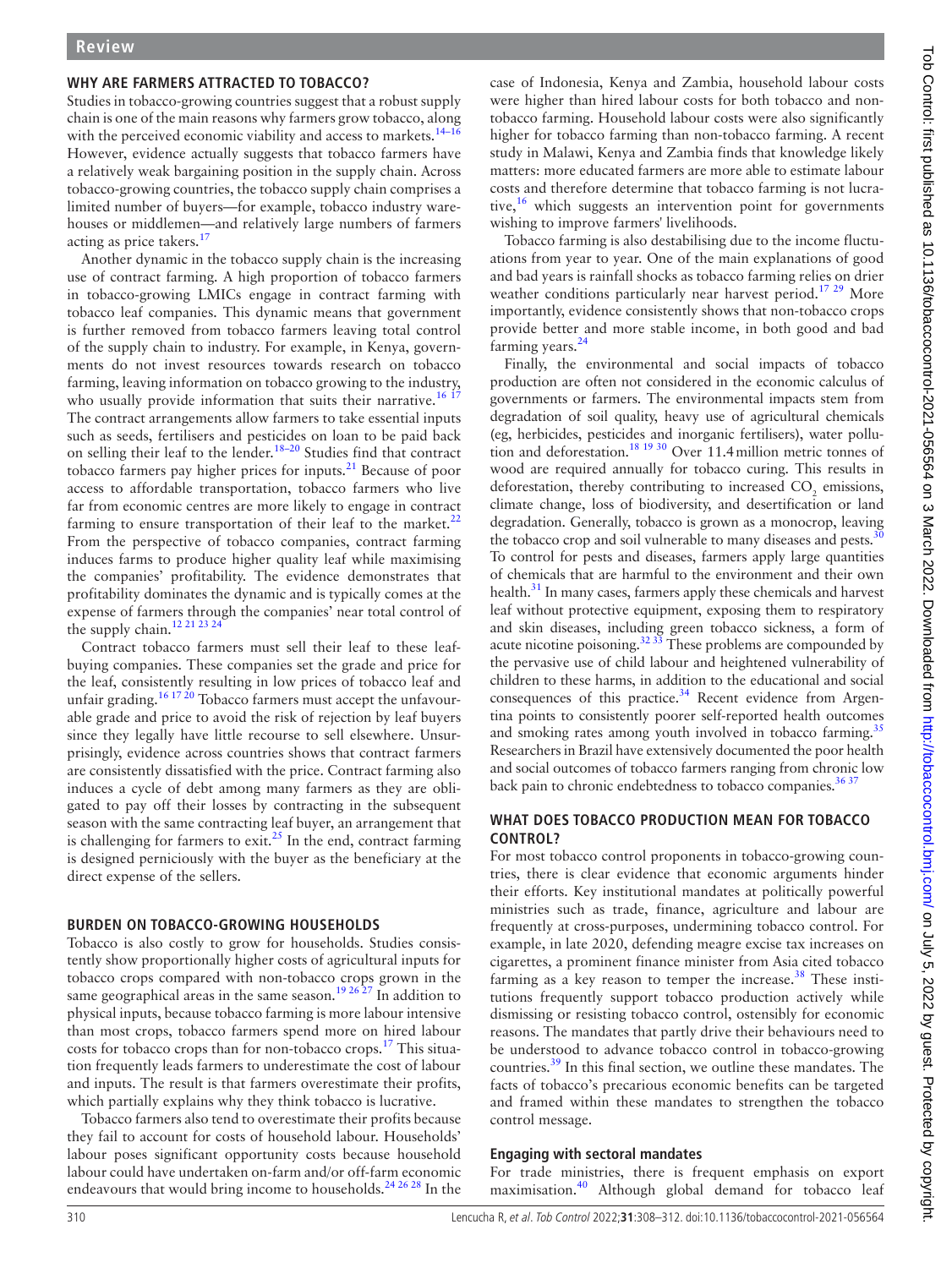**Review**

has diminished in recent years, $12$  demand for inexpensive leaf remains sufficiently robust and a 'race-to-the-bottom' among low-cost producers has developed.<sup>[41](#page-4-29)</sup> Trade ministries are rarely evaluated beyond exports' values. Most farmers sell their leaf at low prices and often at a loss, while multinational leaf buyers sell the same leaf at much higher prices reaping most or even all the reward. These export earnings are thus accruing to mostly foreign entities, yet the volume of export serves the stated ministerial mandate.

For finance ministries, balance of payments (BOP) and tax revenues are key macro-fiscal considerations. Whereas tobacco exports sometimes generate desirable foreign exchange, which is favourable for BOP, labour-intensive leaf cultivation rarely attracts significant foreign direct investment and there is poor consideration of imported goods related to tobacco production, which both work against the BOP. In many cases, the value of the imports required to grow tobacco (eg, inorganic fertiliser, pesticide, herbicide, etc) is significant, thereby hurting  $BOP<sup>42</sup>$  $BOP<sup>42</sup>$  $BOP<sup>42</sup>$ Similarly, most tobacco-growing countries are net importers of higher-value manufactured tobacco products (eg, cigarettes), and the value of these imports typically dwarfs that of the raw tobacco exports. Many finance officials also perceive that tobacco generates sizeable tax revenues. This may be somewhat accurate for manufactured tobacco products—although it tragically overlooks the vast economic, health and social damage that tobacco use causes—but the evidence suggests that most governments tax tobacco leaf lightly, if at all. $4$ 3

For agriculture and labour ministries, the principal mandates are typically overall production and job creation, respectively, but too often at the expense of high-quality livelihoods for households. Where rural economic opportunities are limited and ministries' budgets small, it is easy to succumb to the enormous pressures to increase output and jobs by accepting tobacco industry support to farmers even though economic outcomes are mostly feeble.

#### **Narratives, information and market dynamics**

Even entities that should be or are well informed on tobacco's harms invoke economic arguments when defending tobacco production. Health ministries often believe or purport to believe that tobacco remains an important economic commodity, acknowledging this as a barrier to their tobacco control work.<sup>744</sup> This belief in tobacco's economic importance likely results from a power asymmetry within government wherein health must negotiate skilfully within the narratives and mandates of other ministries to make policy, given their often weaker position.<sup>[45](#page-4-32)</sup> At the same time, health ministries likely operate with similar information deficits as other ministries about the true cost of tobacco production. Along with evidence on the long-term negative economic effects of tobacco, health ministries need to be given strong tools to demonstrate that tobacco production is a poor bargain overall and undermines public health.

The continued success of the tobacco prosperity narrative is driven considerably by weak information and the strong voice of tobacco interests. These interests continue to endear themselves to publics and governments through systematic corporate social responsibility initiatives and tireless lobbying efforts.[13 46](#page-4-33) The continued influence of tobacco interests highlights the importance of coupling alternative livelihood initiatives with strategies to prevent industry influence in policy spaces.<sup>4</sup> Until recently, rigorous data and analysis about tobacco farming livelihoods were scarce. However, as we demonstrate here, there is new compelling economic research across multiple countries

about farmers' poor-quality livelihoods<sup>17 21 23</sup> and compelling evidence on viable alternatives, and it is incumbent on tobacco control communities to help governments understand and use it to counter these mostly false economic narratives. In the rare country where tobacco farmers do fare relatively well, it will likely take a different type of evidence to move towards alternatives. Such considerations can include issues of sustainability and broader issues of healthy product supply chains.

There is a parallel dynamic at the household level. Like governments who use poor or partial information to make economic decisions, farmers typically enter contracts to grow leaf with little or no knowledge of the price they will receive, the grade that will be assigned to their tobacco, the costs of inputs and how much of their crop they will be able to sell. The information deficit is amplified by industry's ability to control information flow and decision-making along the supply chain.

Evidence-based interventions driven by governments to improve farmers' livelihoods can address these deficits and be low cost. Farmers consistently identify the barrier of weak domestic marketplaces for non-tobacco crops and cite tobacco companies favourably as 'ready buyers' even if the prices are poor.<sup>[14 15 47](#page-4-11)</sup> Engendering more dynamic marketplaces connecting sellers to buyers of other products would make tobacco production less attractive. Similarly, improving farmers' access to market information across crops and other products would help them to choose crops in demand and find buyers that offer higher prices. $^{22}$  $^{22}$  $^{22}$ Because farmers complain consistently about non-tobacco crops' low prices,<sup>16</sup> improving value chains would incentivise farmers to shift away from tobacco because even lightly processed goods fetch significantly higher market prices than raw ones.<sup>[48](#page-4-34)</sup> Farmers consistently and positively cite tobacco companies' financing including upfront inputs and cash loans, which governments could offer justly and accessibly in non-tobacco contexts. Many micro-finance schemes demonstrate positive income effects on borrowers and the high levels of repayment suggest they can be low cost for the lenders. Misplaced structural reform programmes reduced agricultural extension services,<sup>[49](#page-4-35)</sup> but evidence demonstrates that rural poverty decreases, and consumption increases when quality services and supports are present.<sup>50</sup> Although more expensive, well-targeted programmes to improve infrastructure such as better roads, artesian wells, and irrigation could lift entire communities.<sup>5</sup>

#### **CONCLUSION**

Tobacco control proponents must demand that governments be more ambitious and stop perpetuating a prosperity narrative for tobacco farming that evidence mostly contradicts and that undermines public health. While true that tobacco farming is happening in many economically challenging places, research consistently shows these regions are far from bereft of other economic possibilities. Imagination and investment will help engender prosperous and just alternatives.

**Twitter** Peter Magati [@magatipeter](https://twitter.com/magatipeter) and Gumilang Aryo Sahadewo [@gasahadewo](https://twitter.com/gasahadewo)

**Acknowledgements** The authors would like to thank Shashika Bandara for his research assistance.

**Contributors** RL coordinated the drafting of the manuscript. All authors contributed to the manuscript outline, wrote portions of the first draft, reviewed and contributed to subsequent drafts, and agreed to the final version of the manuscript.

**Funding** This study was funded by Canadian Institutes of Health Research (Grant number: PJT166086), National Institute on Drug Abuse (Grant number: R01DA035158) and National Cancer Institute (Grant number: R01TW010898).

**Competing interests** None declared.